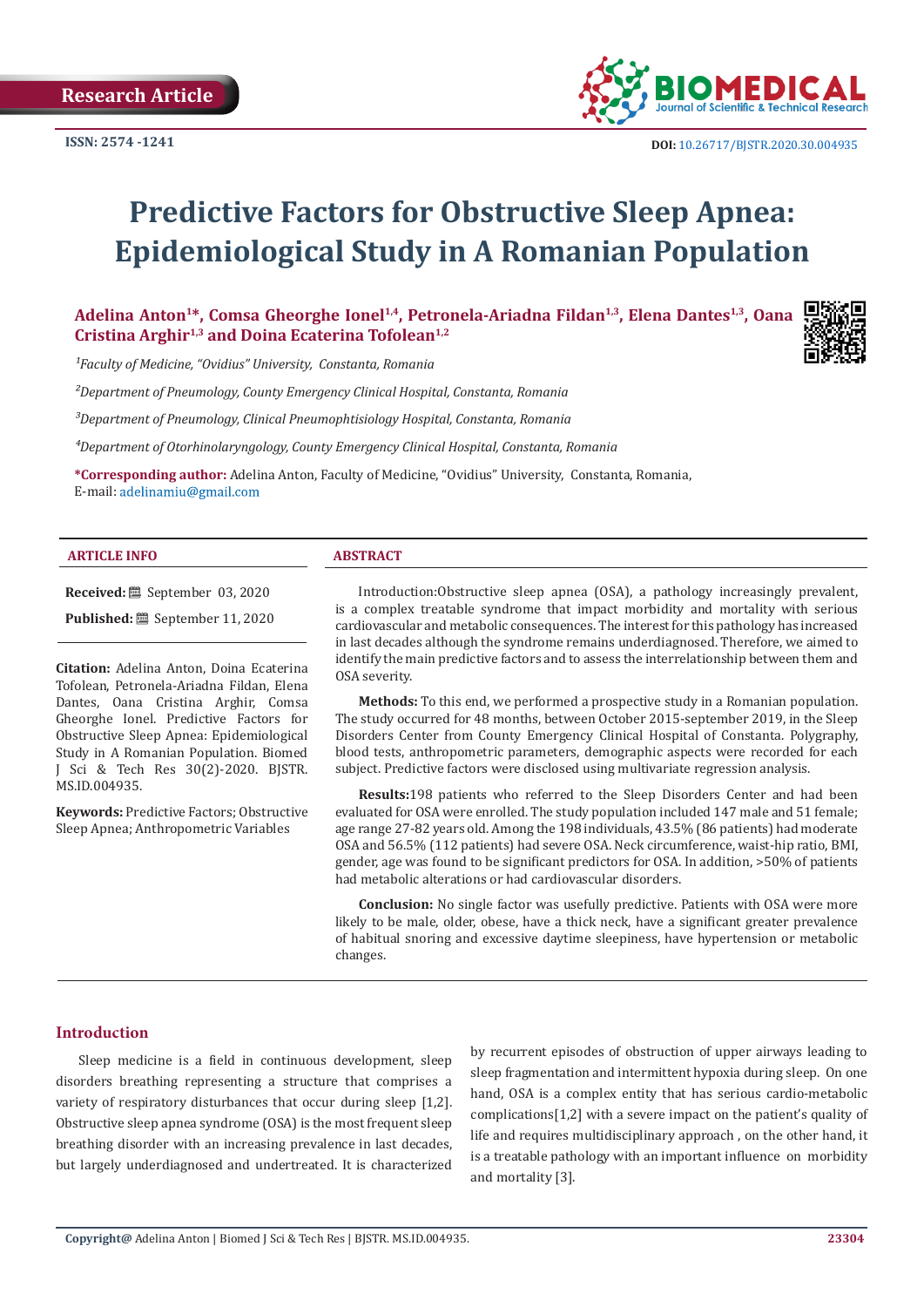In Romania, this syndrome is still insufficiently well-known and studied with a variable prevalence in adult population due to differences in defining and diagnostic methods. However, the increasing number of sleep centers and the increasing number of patients who undergo a sleep study are raising awareness of this pathology but diagnostic test for suspected patients are limited due to cost and availability. Therefore, it is important to have a wellfounded approach to recognize patients with a high probability of being diagnosed with OSA. We hypothesis that identifying the main predictors for OSA will lead to the development of prediction formula that will help prioritizing patients to sleep study and treatment by the probability of severity of the disease.

### **Aim**

The purpose of this study was to identify the main factors that are predictors for OSA and correlate them with disease severity in order to develop a model that disclose a role in diagnosing this sleep disorder.

# **Material and Method**

We performed a prospective study in patients that were evaluated for OSA in the Sleep Disorders Center from County Emergency Clinical Hospital of Constanta, between October 2015 - September 2019. Patient group consisted in subjects who referred to our Sleep Laboratory for evaluation of OSA or subjects that were referred by otolaryngologists with a high suspicion of sleep pathology. 257 consecutive individuals were investigated and each patient has signed the informed consent. All patients completed the study chart (which included general information like age, sex, occupation, use of alcohol, smoking and self-reported symptoms like snoring, stopping breathing, sleepiness), sleep questionnaire (Epworth Sleepiness Scale) and had a clinical evaluation with measurement of anthropometric variables like weight, height, BMI, neck circumference, waist circumference, waist-hip ratio. Furthermore, several biological markers were evaluated (glucose, cholesterol profile), blood pressure was measured and otorhinolaryngology examination (with fibroscopy of the nasal and pharyngeal cavity and Mallampati score assessment) was performed for everyone.

Patient's medical records were used to document comorbidities (cardiovascular, metabolic, respiratory) or chronic treatments. In addition, the presence of metabolic syndrome was evaluated using the National Heart, Lung, and Blood Institute (NHLBI) and the American Heart Association (AHA) guidelines. Metabolic syndrome was diagnosed if the patients met 3 out of the 5 criteria:

a. abdominal obesity (waist circumference ≥94cm in men or ≥80cm in women),

b. a low level of highdensity lipoprotein cholesterol (<40mg/ dl in men or <50mg/dl in women) or receiving lipid-lowering drug therapy,

c. elevated triglyceride level (≥150mg/dl) or receiving drug therapy for hypertriglyceridemia,

d. elevated blood pressure (systolic ≥130mmHg or diastolic >85mmHg) or receiving drug therapy for hypertension,

e. fasting plasma glucose level (≥100mg/dl) or receiving drug therapy for hyperglycemia. Overnight respiratory polygraphy study was conducted in each case and every record was validated manually.

The following parameters were obtained: nasal airflow was registered trough a cannula, thoracic and abdominal movements were registered by using plethysmography belts, oxygen saturation and heart rate were measured by a finger probe oximeter, body position and number of snoring events were assessed by using sensors situated on the chest.

According to American Academy of Sleep Medicine definition, apnea was scored when the airflow signal drop by 80% or greater with continuing respiratory effort with a duration of 10 seconds or more. Hypopnea was scored when the peak signal excursions drop by ≥30% of pre-event baseline using nasal pressure more than 10 seconds associated with a ≥ 4% oxygen desaturation from pre-event baseline. Apnea-hypopnea index (AHI) consisted in the number of apneas and hypopneas per hour of total sleep time. OSA was graded using apnea-hypopnea index as follows: mild (AHI 5 - 15 events/h), moderate (AHI  15 - 30 events/h) and severe (AHI ≥ 30 events/h). For patients with AHI < 5 events/h OSA was ruled out. In addition, in our study, patients with mild OSA (AHI between 5 and 15 events/h) were excluded since polysomnography was not available in these cases for a definite diagnosis.

Patients that were eligible met the following inclusion criteria:

- a) Age ≥ 18 years old
- b) No previous diagnosis of OSA
- c) AHI ≥ 15 events/hour
- d) No secondary cause of hypertension
- e) No family dyslipidemia
- f) No type 1 diabetes
- g) Informed consent was signed

Statistical data were processed using IBM SPSS version 2.0 and Microsoft Excel. Qualitative data were characterized by frequency and percentage whilst quantitative variables were described using the mean and standard deviation. P value was considered statistically significant at 0.05 or less.

### **Result**

The study flow diagram is presented in Figure 1. From the total number of patients investigated in the Sleep Laboratory the study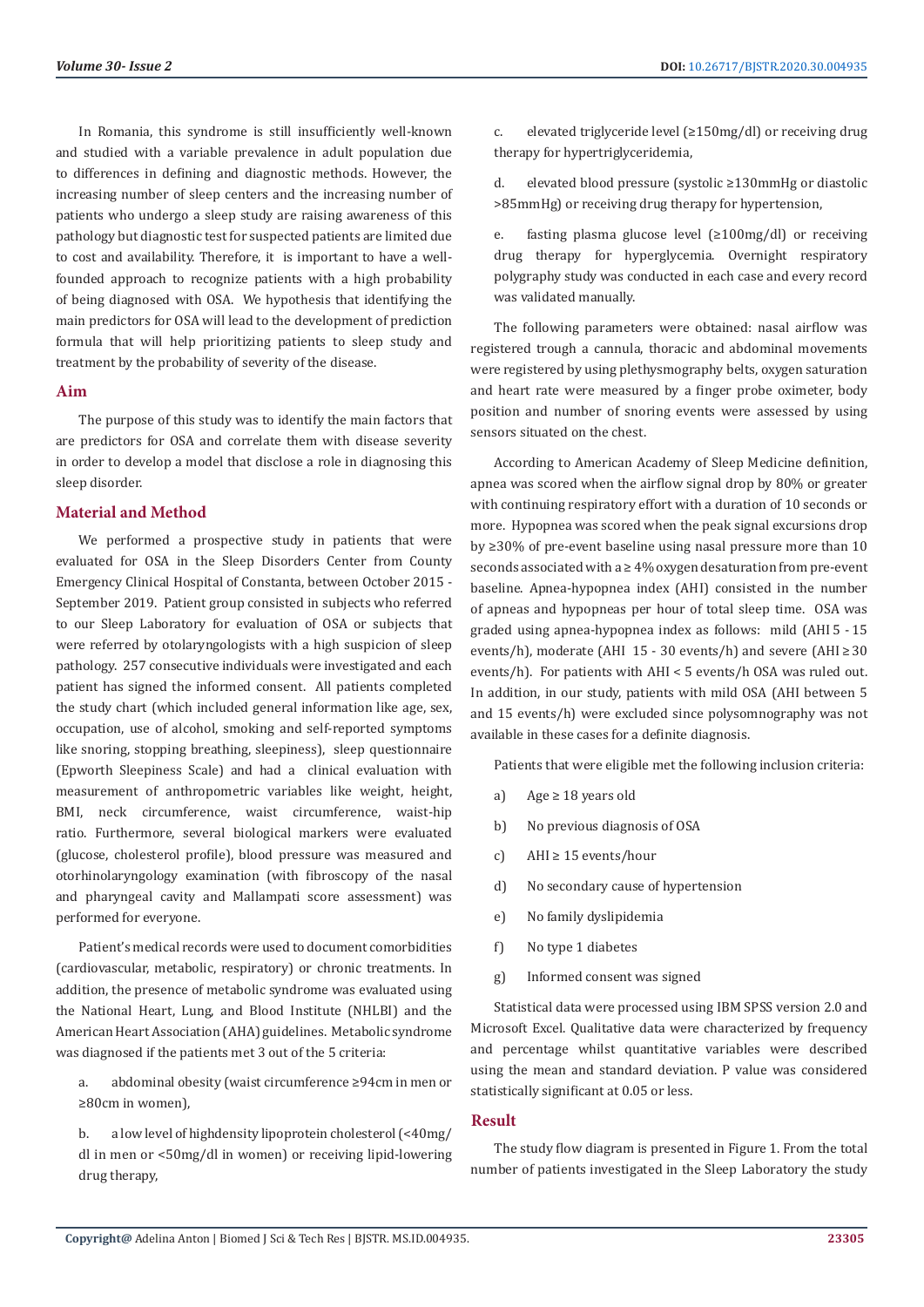cohort counted 198 patients. The subjects who did not met the inclusion criteria wereexcluded. The 198 subjects enrolled included 141 (71.2%) men and 57 (28.7%) women, with a male-to-female ratio of 2.4:1. The mean age in the study group was 54.09 years. The youngest patient was 25 years old and the oldest patient was of 82 years old. A significantly increased prevalence of OSA was shown, in our study, in persons older than 40 years compared with individuals

aged 20-40 years.The study group comprises 89(44.9%) individual with moderate OSA and 109 (55.1%) individuals with severe OSA. The mean AHI was 35.4±21.1 events/h in women and 39.1±24.3 events/h in men. Mean oxygen desaturation index was 40.3±19.7 for men and 36.7±18.2 for women. No significant correlation was found between gender and AHI severity.



**Figure 1:** Demographic aspects of the study group (Abbreviations: OSA – obstructive sleep apnea, AHI – apnea-hypopnea index, BMI – body mass index).

In terms of demographic characteristic, another specific marker assessed was BMI. (Figure 2). The study has shown that most patients (84.8 %), regardless of gender, had a degree of obesity and only 13.1 % were overweight. There was a small proportion (2.02%) of patients who had normal BMI. However, BMI is not sufficient to evaluate the wide variation in body fat distribution, thus, additional measurements were made. Neck and waist circumference, waist-hip ratio was assessed for all subjects. In our cohort, the mean neck circumference was 45.6±4.9cm in men and 39.5±4.2cm in women. Regarding waist circumference the mean values were 109.2±14.5cm for women and 118.6cm±13.2 for men.

Waist-hip ratio cut-off values used were >0.9 in men and >0.85 for women. WHR measurements showed a mean value of 1.01±0.24 in male subjects and 0.9±0.11 in female subjects. (Table 1) OSA has multiple ways of presenting, therefore, each patient enrolled in the study has reported several symptoms. We considered the following complaints that were related more frequently: snoring (68.6%), stopping breathing (59.5%), sleepiness (44.4%), frequent awakening at night (23.2%), nocturnal sweating (19.6%) and morning headache (16.6%).A significant association was revealed between snoring and AHI severity.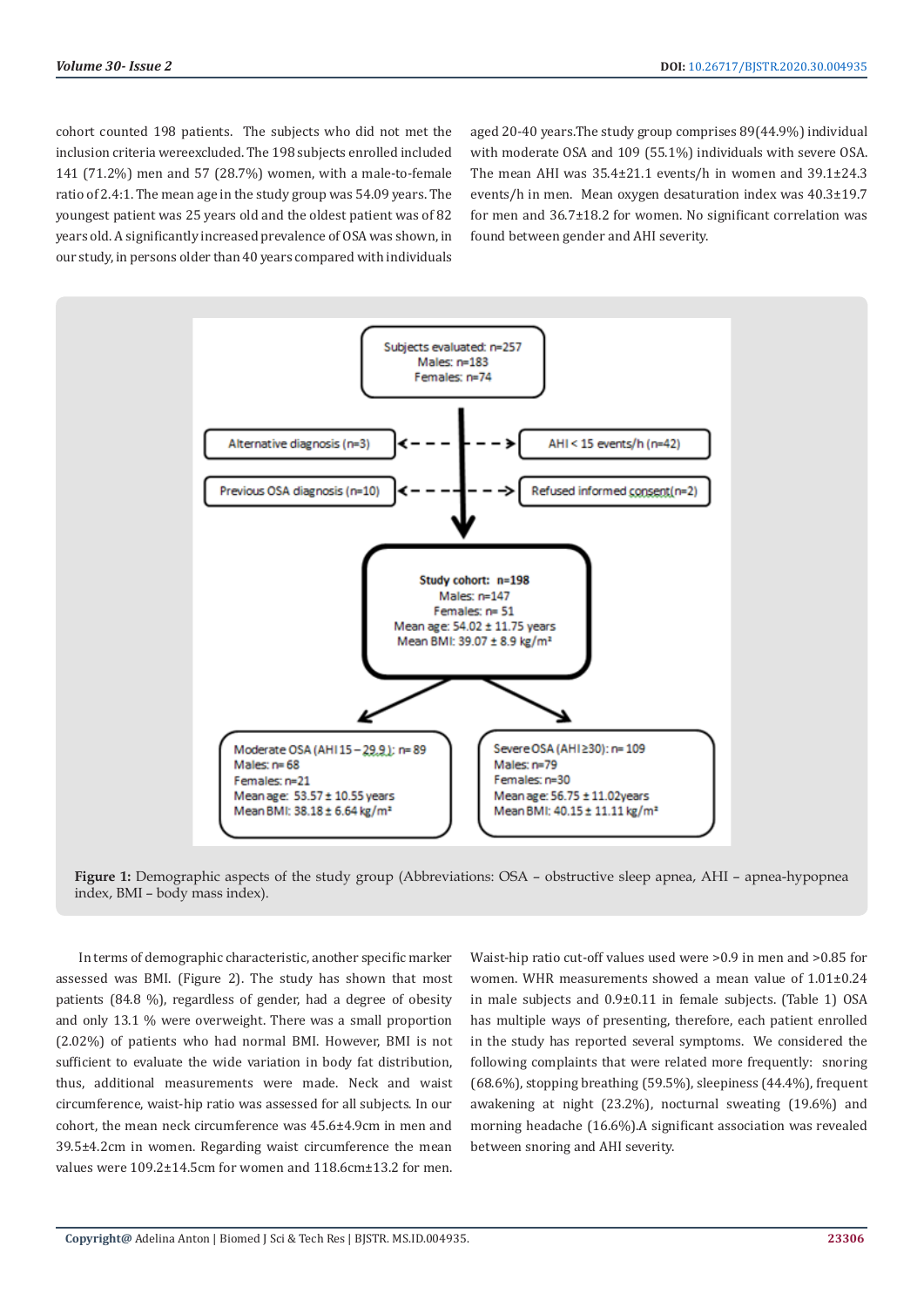

**Figure 2:** Correlation between mean AHI, BMI, age in the study group (Abbreviations: AHI – apnea hypopnea index, BMI – body mass index).

**Table 1:** Characteristics of the group; Data are presented as mean±SD; Bold p value is statistical significant (Abbreviations: OSA – obstructive sleep apnea, , BMI – body mass index, NC – neck circumference, WC – waist circumference, WHR – waist-tohip ratio, NS refers to not significant p value).

|                 | Men              | Women            | p-value   |
|-----------------|------------------|------------------|-----------|
| Subjects (%)    | 141 (71.2)       | 57 (28.7)        |           |
| Age             | $57.2 \pm 10.7$  | $53.5 \pm 8.7$   | <b>NS</b> |
| BMI             | $40.5 \pm 9.1$   | $36.4 \pm 7.5$   | <b>NS</b> |
| NC.             | $45.6 \pm 4.9$   | $39.5 \pm 4.2$   | < 0.001   |
| WC.             | $118.6 \pm 13.2$ | $109.2 \pm 14.5$ | <b>NS</b> |
| Waist-hip ratio | $1.01 \pm 0.24$  | $0.9 \pm 0.11$   | < 0.001   |

(Table 2) More than 50% of enrolled patients had not reported excessive daytime sleepiness. Consequently, for an objective evaluation, Epworth Sleepiness Scale questionnaire was used for every patient. ESS was interpreted as follows: 0-5 points lower/ normal daytime sleepiness, 6-10 points higher normal daytime sleepiness, 11-12 points mild excessive daytime sleepiness, 13-15 points moderate excessive daytime sleepiness, 16-24 points severe excessive daytime sleepiness. The mean value of ESS score in our cohort was 9.4±4.3 points. A significant correlation was found between high ESS score (>13 points) and AHI severity. Several comorbidities are very frequently associated in patients with OSA. In our study population, most common associated diseases found were: Hypertension (78%), Dyslipidemia (55%), Metabolic syndrome (58%), Type 2 diabetes (27%), COPD/Asthma (19%), ENT disorders (18%) (Table 3).

**Table 2:** Related symptoms by gender category; Bold p value is statistically significant.

|                                | Men $(n=141)$ | Women $(n=57)$ | p-value |
|--------------------------------|---------------|----------------|---------|
| Symptoms                       |               |                |         |
| Snoring                        | 99            | 37             | < 0.001 |
| Stopping breathing             | 93            | 25             | 0.08    |
| Sleepiness                     | 67            | 21             | 0.07    |
| Frequent awakening<br>at night | 27            | 19             | 0.34    |
| Nocturnal sweating             | 15            | 2.4            | 0.74    |
| Morning headache               | 11            | 22             | 0.5     |

**Table 3:** Comorbidities distribution in the study population; Bold p value is statistically significant (Abbreviations: NS refers to not significant p value)

|                          | Subjects (n) | p-value   |
|--------------------------|--------------|-----------|
| Comorbidities            |              |           |
| Hypertension             | 154          | < 0.001   |
| Dyslipidemia             | 108          | 0.31      |
| Type 2 diabetes          | 53           | 0.24      |
| COPD                     | 32           | <b>NS</b> |
| Asthma                   | 5            | <b>NS</b> |
| Deviated nasal septum    | 21           | NS        |
| Chronic rhinitis         | 16           | <b>NS</b> |
| Turbinate<br>hypertrophy | 12           | <b>NS</b> |